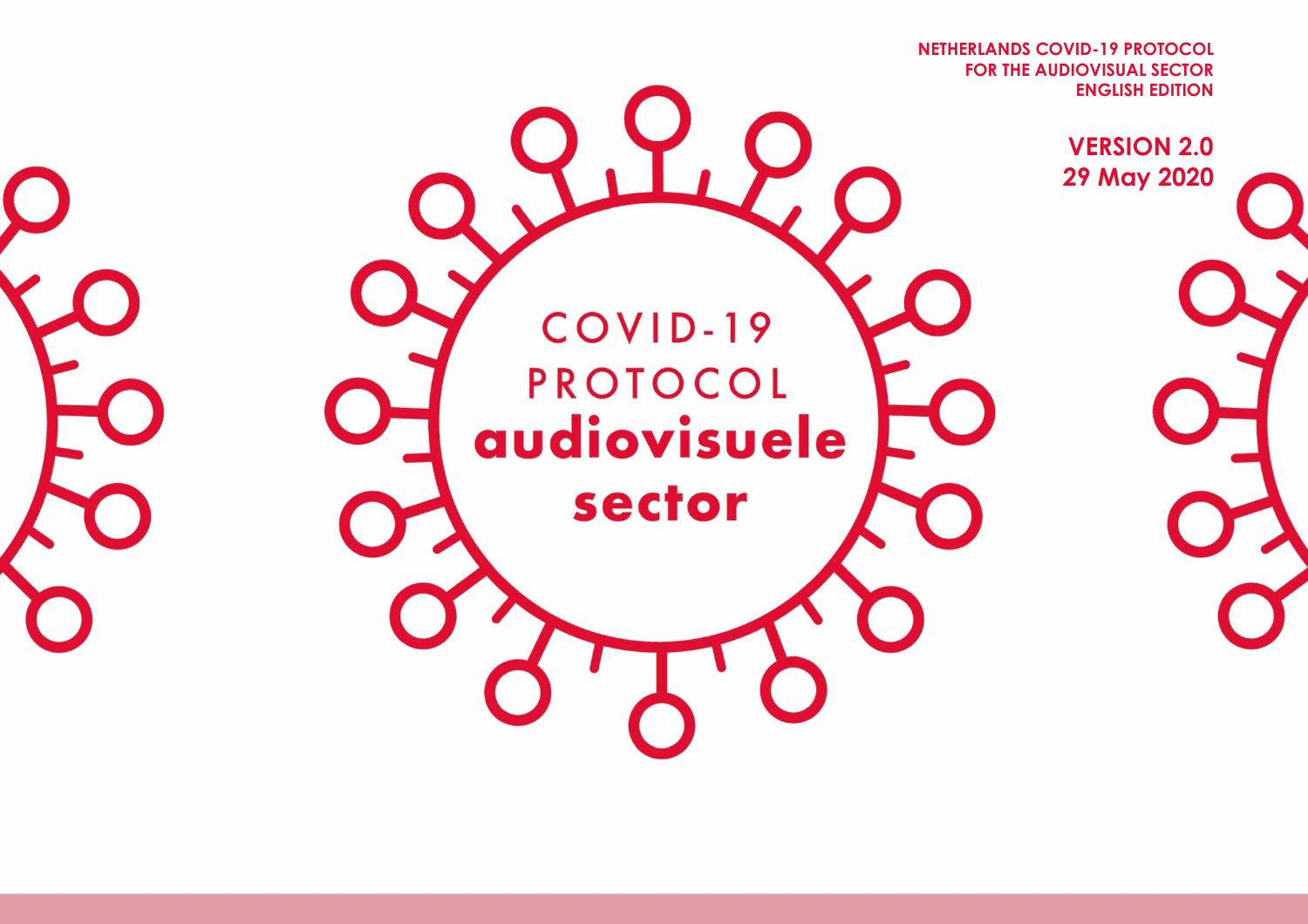# **NETHERLANDS COVID-19 PROTOCOL FOR THE AUDIOVISUAL SECTOR**

#### **Preamble**

Rile<br>Pille

The different professions that are involved in audiovisual productions want to continue with their work as soon as possible in a safe and responsible way. This is because of the direct and indirect economic interests and because of the vital cultural and social function of audiovisual productions: these act both as a connective tissue for society and as a source of information, amusement, emotion and reflection.

This protocol contains hygiene guidelines, precautionary and protective measures and rules of behaviour. Their purpose is to ensure that workplaces and work situations are as safe as possible during the COVID-19 pandemic. The protocol provides clarity to everyone who is involved in audiovisual productions, including professionals, businesses, public service and commercial broadcasters, clients, financiers, and insurers/guarantee funds.

The protocol focuses on the development, preproduction, production and postproduction of audiovisual productions in the broad sense of the term, both scripted and non-scripted, including news and informative programmes, entertainment, commercials, fiction, documentaries, animation, and interactive productions. It applies to various work situations, including filming in the studio and/or when on location indoors or outdoors. It also covers the way activities can continue to be performed safely at home.

Because of its role as a news provider of vital importance, the NOS broadcasting organisation works in accordance with the protocol used by care professionals, as agreed with the RIVM (Dutch National Institute of Public Health and Environment). When it comes to recording music, performing artists and (music and other) companies must comply with the protocols for performance art and orchestras.

This protocol for the audiovisual sector has been drawn up by a task force commissioned by NCP (Association of Dutch Content Producers) and NAPA (Netherlands Audiovisual Producers Alliance) for the entire audiovisual sector. The document has been adopted in consultation with and with input from DAFF (Dutch Academy For Film), the various industry and professional associations, public and commercial broadcasting organisations, businesses, funds and the Taskforce for the cultural and creative sector. The protocol has been submitted to the Ministries of OCW (Education, Culture and Science) and EZK (Economic Affairs and Climate).

The starting point for this protocol is the existing recommendations and measures published by the RIVM. This version is based on the state of affairs per 27 May 2020 and will in all cases be updated as soon as possible when new insights, recommendations or measures come into force. The protocol is published on the websites of NAPA and NCP, as is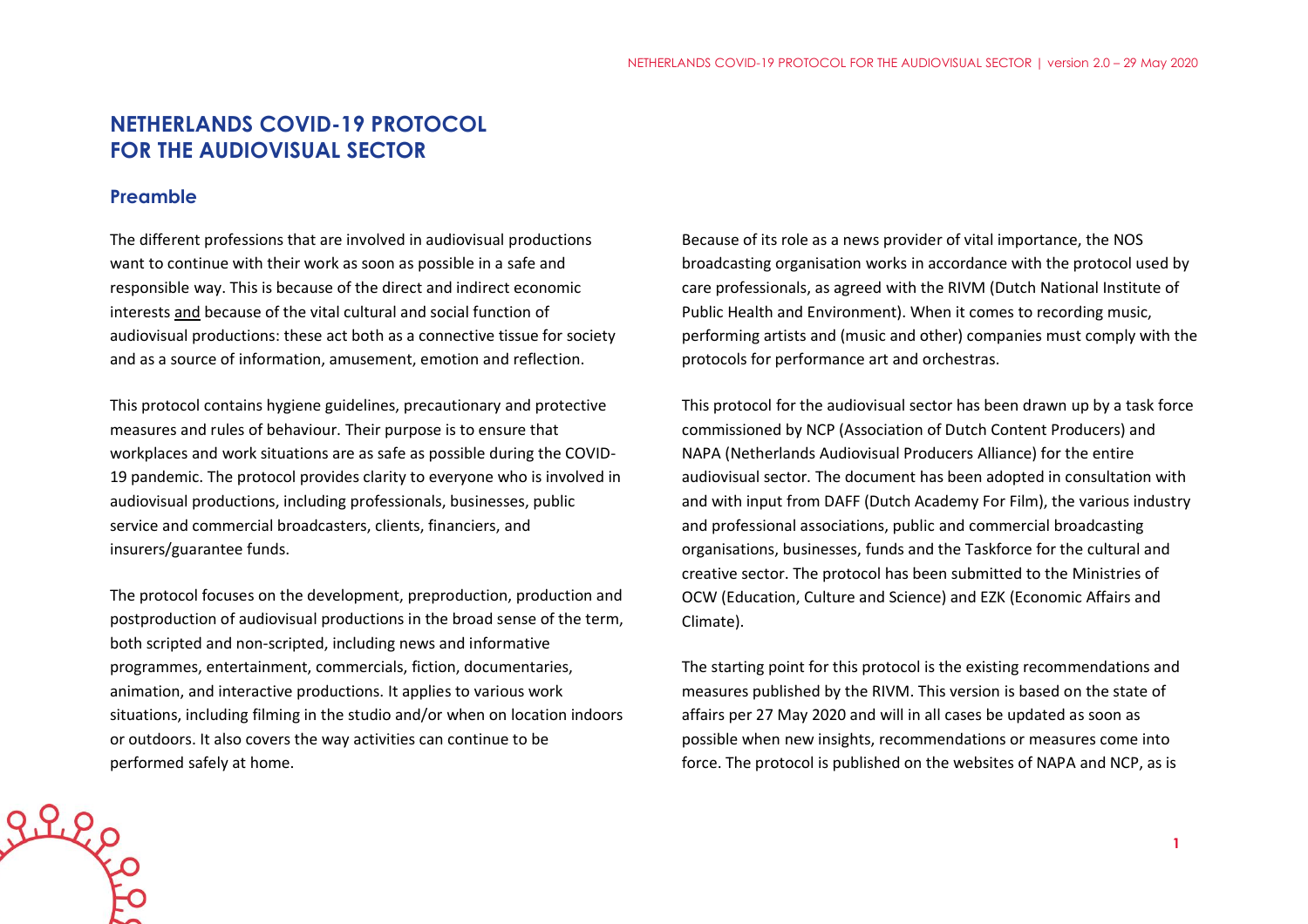the indicative risk assessment table and a list of FAQs (Frequently Asked Questions).

Since every audiovisual production is different, in practice there may be a reason for parties to make a carefully considered departure from this protocol if the situation demands it. It is up to the parties involved to consider carefully whether - taking all precautionary measures into account - an audiovisual production can go ahead or be continued with. We recommend consulting the RIVM website at all times for the up-todate general measures and rules if there is an actual or suspected coronavirus infection. When shooting on location, it is also recommended to consult the current regulations in the relevant safety region and municipality.

#### **Strategy**

The protocol is based on the occupational hygiene strategy. This ensures that the limited inventory of PPEs (personal protective equipment) is used as little as possible and then only in those specific situations when physical contact is unavoidable.

Under the strategy, in the first place measures are implemented to ensure compliance with hygiene rules and a 1.5 metre distance between people, in order to minimise the risk of infection. If this is not possible, additional organisational and hygienic precautions should be taken to prevent contamination, in particular by wearing protective clothing and complying with the strict RIVM guidelines to stay at home as much as possible and to go outside only when strictly necessary. The starting point remains to keep situations where work is carried out within 1.5 metres to a

minimum, to adapt scripts to this situation as much as possible and to cluster shootings as much as possible in one day.

Finally, there are specific situations in which no distance at all can be maintained and where protective clothing (such as a face mask or gloves) cannot be worn either. This is the case, for example with intimate scenes with intensive physical contact between actors or participants in a programme. In these situations, exceptional (and sometimes more farreaching) precautionary measures have to be taken, including preventive diagnostic testing for COVID-19. However, such situations should still be avoided at all times until RIVM extends the guidelines.

On the following pages, the RIVM guidelines are translated into general measures that must be taken in the different risk situations that are **LOW**, **MEDIUM** and **HIGH RISK**. This is shown in the annex's indicative risk assessment table for the different stages of an audiovisual production per *department/discipline* and for the associated *employment positions*. This table can be used as a tool for implementing the protocol in the form of a daily routine that can be geared to the characteristics of a specific audiovisual production.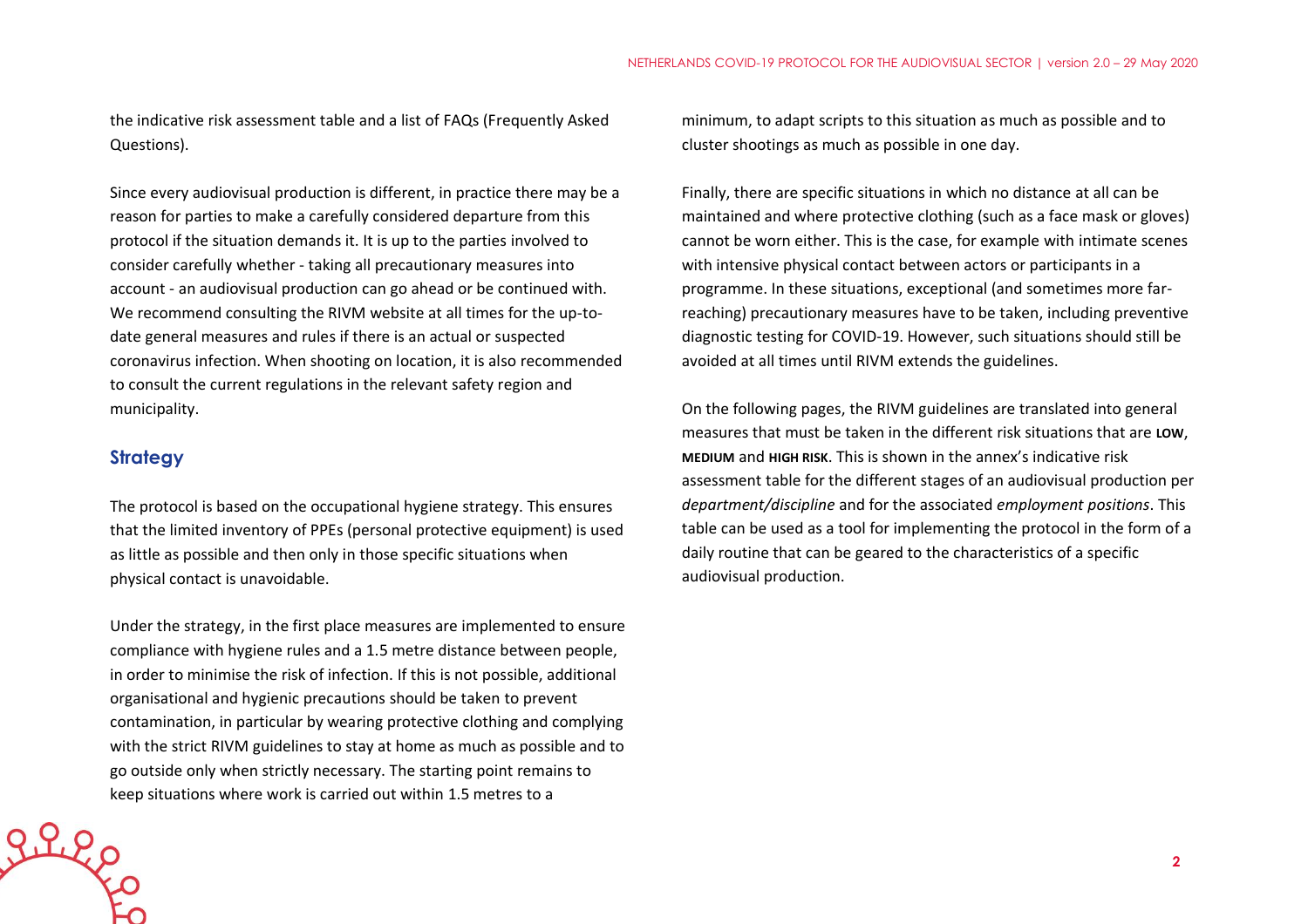#### **PRECAUTIONARY MEASURES – LOW RISK**

#### **General**

The following measures that are based on the guidelines issued by the Dutch government and the RIVM must always be complied with by employees, visitors and other external parties and persons who are present at various work locations such as at the office, in the studio and when filming on location indoors or outdoors and for different productions:

- 1. Wash your hands at least 6 times a day
	- for 20 seconds with water and soap, then dry your hands thoroughly with a paper towel that you immediately dispose of or else use a disinfectant hand gel that contains at least 70% alcohol.
	- Always do the above: before going outdoors, when coming home or at your workplace, after blowing your nose, after travelling on public transport, and of course before eating and after you have been to the toilet.
- 2. Don't touch your face at all or else do so as little as possible.
- 3. Cough and sneeze into the inside of your elbow.
- 4. Blow your nose in a paper handkerchief that you then dispose of and wash your hands.
- 5. Keep 1.5 metres apart (2 armlengths) from others. •

This applies to everyone in the street, in shops and at the workplace but not at home and not in the street either when you are with people from your family or household.

- 6. Don't shake any hands.
- 7. If you have any cold symptoms, such as nasal catarrh, runny nose, sneezing, sore throat, slight cough or raised temperature up to 38 degrees Celsius: stay at home. Report in sick. For housemates who have no symptoms, the rules apply that apply for everyone in the Netherlands (see points 1-6). Only when you haven't had any symptoms for 24 hours can you go outside again.
- 8. If you have cold symptoms and a fever (38 degrees Celsius or higher) and/or shortness of breath: stay home. Report in sick. Don't do any shopping and don't receive any visitors. If you have housemates then they are not allowed out either; only those people who have no symptoms are allowed to go out to do a quick shop. Housemates who work in crucial professions and perform vital work are exempted from this: they stay at home if they have symptoms that include fever and/or shortness of breath. If no-one has had any symptoms for 24 hours then you can go out again.
- 9. Do not share phones or other devices/items with each other.
- 10. Clean phones/devices/items regularly, preferably with 70% isopropyl alcohol wipes; make sure that work sites are well-ventilated and air them regularly.
- 11. Decide on the maximum number of people permitted at the work site so that the 1.5 metre distance can be maintained at all times, including when entering the location. Leave room to move and walk around, and double up the distance per person in  $m<sup>2</sup>$  for those rooms/areas that are furnished (with furnishings and/or equipment). Make sure there are enough separate dressing rooms.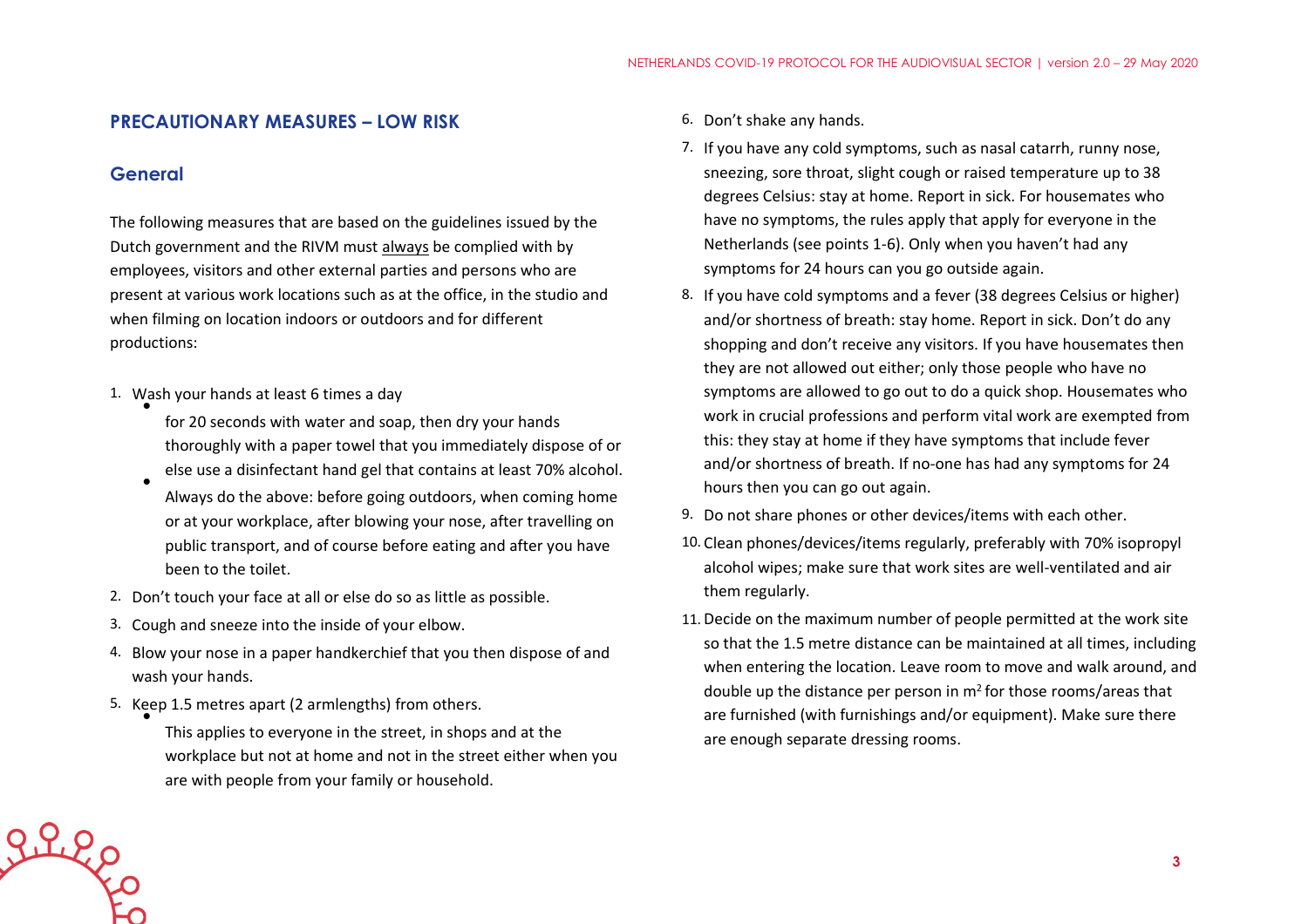- 12. Keep to the maximum number of persons stated by the RIVM for business activities and keep this number as small as possible at all times.
- 13. Stop groups forming unnecessarily by using a rotating system for breaks and/or by using multiple rooms/areas.
- 14. Make sure the work site is cleaned every day and in-between (e.g. for each set-up) and with sufficient disinfectants.
- 15. Make sure that all persons at the work site are familiar with the instructions and precautionary measures and display them prominently.

## **Development, research, preproduction, postproduction**

- 16. Where possible, deploy a 'work from home' policy for all work such as script development, research and editorial work - that does not need to be performed at the office or work site.
- 17.Organise discussions and meetings so that they can be carried out/held as much as possible by phone, by videoconference or by using other digital means of communication.
- 18.Organise casting sessions, auditions or other preproduction work and postproduction work so that these activities can be carried out 'remotely' where possible.
- 19. For necessary site visits, consultation meetings, working on location or postproduction work, keep the number of participants to a minimum and comply with the hygiene rules and the 1.5 metre distance (including by reorganising workplaces, laying out walking routes etc.).
- 20. Viewings with multiple parties and persons must be held online as much as possible. For on-site viewings, comply with the NVBF protocol

(Dutch Exhibitors Association) for the maximum utilisation of total capacity in terms of number of people present - for example, for viewing rooms/cinema this is 30% of the total capacity, including for grading.

## **Production**

- 21. Travel to and from the work site on your own as much as possible. Make sure there is a transparent (plastic or other) partition between the front and rear row of seats if you have a passenger. Wear a face mask on public transport.
- 22. Drivers of production cars will keep to the same car and clean their steering wheel and surface around it after every drive. Production cars intended for passenger transport are to be provided with a transparent (plastic or other) partition between the front and rear row of seats. Normally you should have no more than 1 passenger, unless there are multiple persons from the same household and/or multiple rows of rear seats that can be separated using plastic partitions.
- 23. Schedule and organise shooting days (and their preparation) so that workflows succeed each other as much as possible and do not overlap each other (i.e. one department completes its work before the next department arrives to start its work).
- 24. Work in set teams as much as possible.
- 25. For multi-day shootings, plan the work to work on consecutive days as far as possible.
- 26. Set a maximum number of employees per department/discipline who must or may be present for certain work. The basic principle here is that the number of people per discipline who are present in the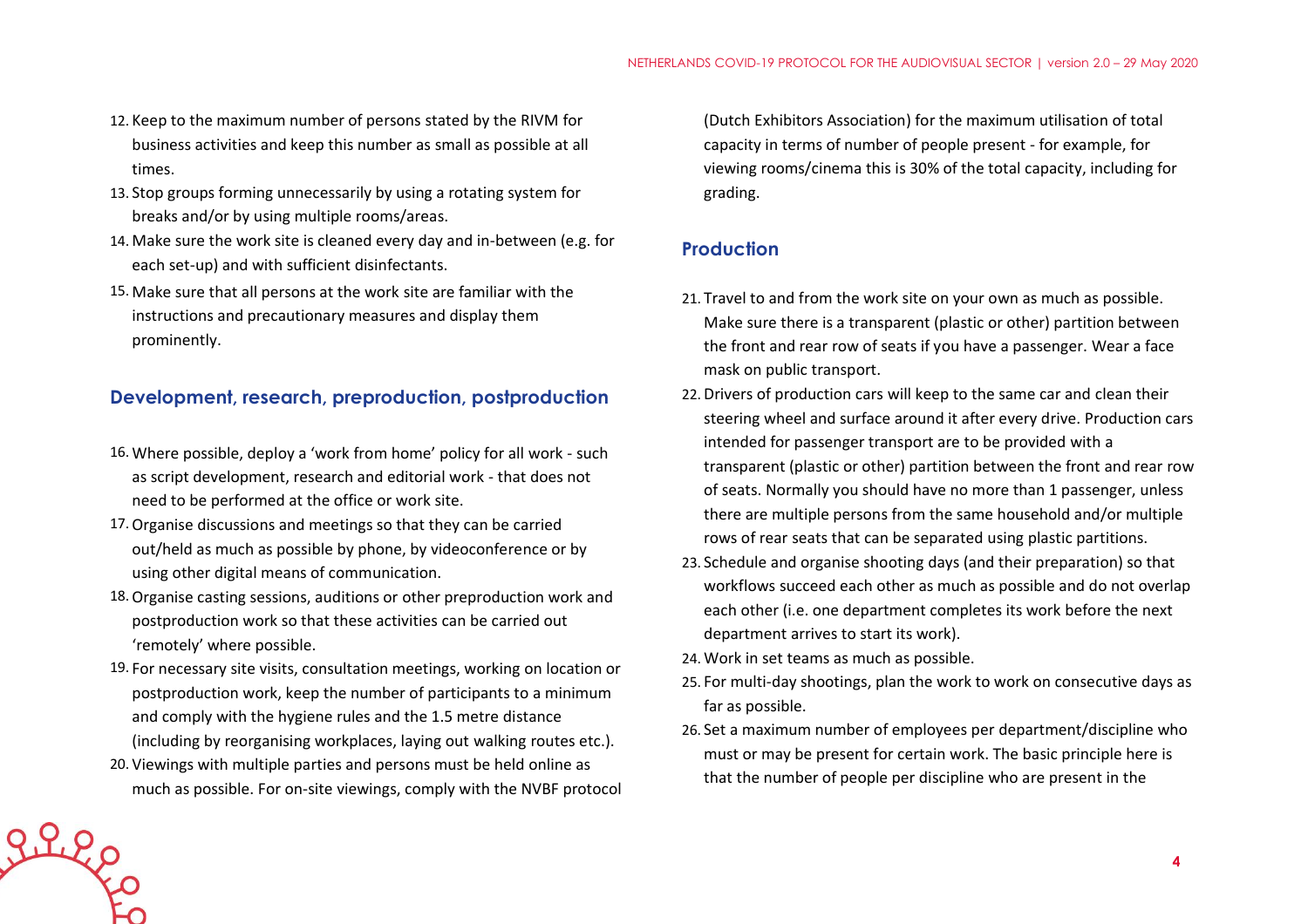workroom/area is always as few as possible and that the 1.5 metre distance is maintained.

- 27. Work out beforehand which employees are strictly necessary to carry out the work when filming/shooting. Use coloured armbands or other means to ensure you can identify which staff are from which department/discipline. In this way it can be made clear who has to be and who is permitted to be - present at the work site. The changing over of groups of (or individual) employees must be performed systematically, must be announced and must use walking routes that comply with the 1.5 metre distance.
- 28. Also lay out walking routes at spots where there is a risk of people 'accumulating/gathering' (such as the coffee corner, canteen/catering areas, toilets) in order to create as much one-way traffic as possible and to prevent the people flows from 'crossing'. Attach 1.5-metre markings to monitor and enforce the distance.
- 29. Where necessary, employ people to manage the toilet facilities and catering rooms/areas.
- 30. If catering facilities are provided: hand out drink and food in oneperson packages by placing them on a pickup table so that the 1.5 metre distance can be kept to. Catering staff are to wear gloves and to exchange them for new ones after completing each action/activity (such as after handing out lunch/dinner or after breaks).
- 31. When filming outdoors, make sure you have additional assistance for crowd control, in order to prevent gatherings. Make sure that the 1.5 metre distance is clearly marked out/off using tape etc.
- 32. Avoid unnecessary visits to sets and do not have too many spectators.
- 33. If third-party locations are used or hired, do not use these locations if the owners or permanent users of this location - or their family members - have cold symptoms and fever (38 degrees Celsius or

above) and/or shortness of breath if they also use the rooms/areas daily or otherwise.

- 34. When it comes to the size, weight and operation of equipment/devices, opt for 1-person use/operation whenever possible.
- 35. Deploy additional equipment/devices to be able to keep to the 1.5 metre distance when filming (such as: monitors, poles etc.).
- 36.Use personal devices, equipment and resources as much as possible. For example, do not share tools with other people.
- 37. Before using them, disinfect all devices, equipment, tools and other instruments, including those from suppliers, and repeat this disinfection in between times where necessary (for example during breaks and/or when surfaces may have also been touched by others).
- 38. Appoint a Health & Safety Officer who is responsible for and controls the monitoring of and compliance with the applicable protocol. To improve efficiency, if possible combine these duties with another position, such as that of the BHV/EHBO (company emergency response & first aid) officer and/or the sustainability manager.
- 39. Provide all persons in advance with a form detailing the precautionary measures to be complied with and the cases where employees must stay at home. Before the work starts, the Health & Safety Officer will ask all persons to declare that they have read and understood the information. Permission to take body temperature may be requested or else this can be taken in a non-invasive manner without this data being recorded or passed on. Ask freelancers to sign a declaration that they have read this protocol and annex, that they agree to comply with them and that in high-risk situations they will provide relevant personal details to the production's insurer(s) upon request.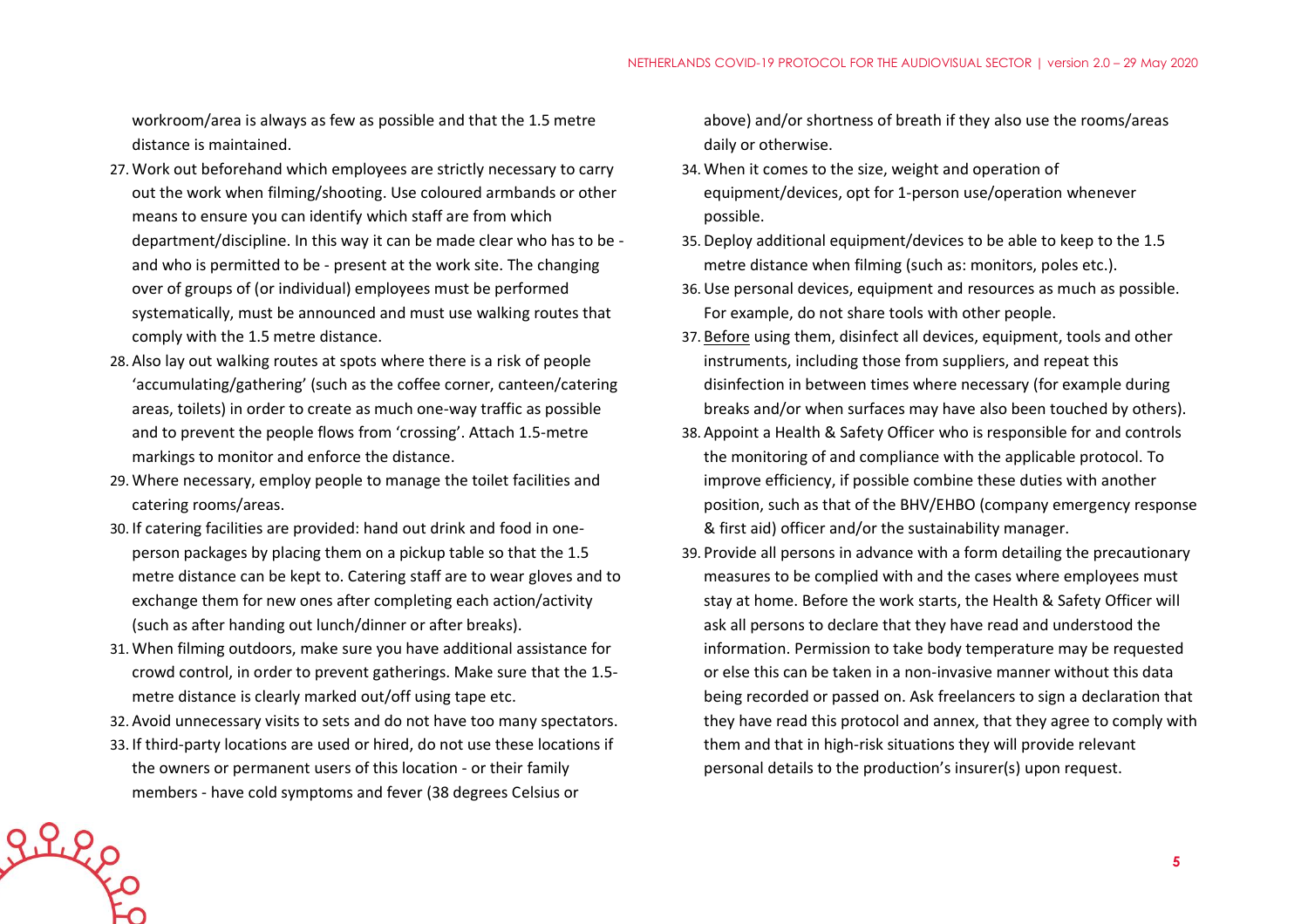#### **PRECAUTIONARY MEASURES – MEDIUM RISK**

All the measures described under **PRECAUTIONARY MEASURES – LOW RISK** plus the following **additional measures** if it is not possible to keep a distance of 1.5 metres, provided that such situations are kept to a minimum. Scripts should be adapted to this as much as possible and shootings for these scenes should be clustered on one day as much as possible.

### **General**

40. For permanent workplaces (such as mobile production units/broadcast vans and recording with an audience) where the 1.5 metre distance cannot be maintained: deploy additional safety features such as mobile partitions made of plexiglass or plastic.

### **Work in the field of clothing / styling / costume, make-up / hair, sound (channels), stunts, acting/figuring, performing, presenting and judging.**

- 41. Actors, presenters, performers, extras, jury members and other participants have to take care as much as possible of their own clothing/styling/outfit and make-up/hair and the attachment of any audio transmitters.
- 42. If clothing/styling and make-up/hair is provided by a single employee or for live-instructions of stunts: where necessary wear protective clothing such as disposable gloves or face masks.
- 43. The same applies if an employee attaches audio transmitters to actors, presenters, jury members and other participants or guests.
- 44. All props used by an employee are personal (such as personal makeup) or else are only to be used a single time per actor, presenter,

participant, jury member, extra or guest and are then to be disinfected or replaced where necessary. A clearly-defined control system must be used here (e.g. use a logbook and/or coloured/date stickers).

- 45. If devices, equipment and materials need to be passed on (such as the camera and lenses for fiction shootings): wear gloves and clean the equipment and materials between times (e.g. for each set-up).
- 46. In addition to point 39, any person who cannot maintain a 1.5 metre distance in his/her work will be explicitly informed by the Health & Safety Officer - before they are allowed to assist or travel to the work site – that they and their housemates must not have had any COVID-19 related symptoms in the past 24 hours. Permission to take a person's body temperature may be requested or else this can be taken in a noninvasive manner without this information being recorded or passed on.

**NB:** Only those persons who have none of the symptoms referred to above and who do not need to perform any intimate scenes, and only where it concerns a limited, controllable group with repeated contacts, can work without protective clothing at less than 1.5 metres' distance from their fellow-actors or fellow-participants – but may only do so for the duration of the shooting in question. These persons should also adhere to the strict RIVM guidelines during the shooting period in order to stay at home as much as possible and to go outside only for necessary reasons.